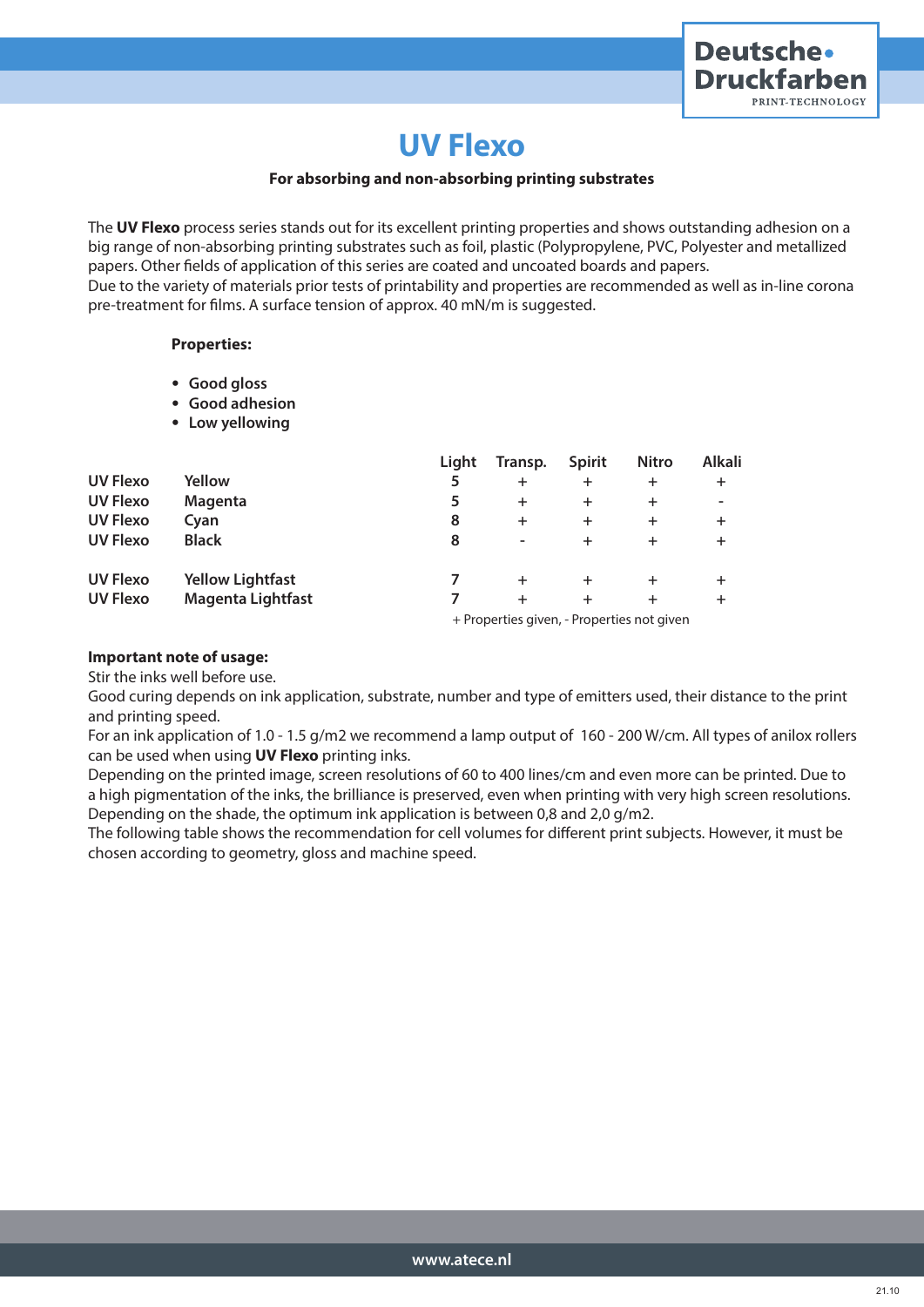The table below shows the recommendation for cell volumes for different print subjects.

| <b>Print subject</b>    | Ink application $g/m^2$ | Cell volume $ml/m^2$ |
|-------------------------|-------------------------|----------------------|
| <b>Process printing</b> | $0,9 - 1,4$             | $3,0 - 4,5$          |
| Screen - fine           | $0,9 - 1,0$             | $2,8 - 3,5$          |
| Screen - coarse         | $1,2 - 1,5$             | $3,0 - 6,0$          |
| Lines - fine            | $1,0 - 1,5$             | $2,8 - 4,0$          |
| Lines - coarse          | $1, 5 - 2, 0$           | $3,5 - 6,0$          |
| Areas                   | $1, 5 - 2, 5$           | $4,0 - 8,0$          |

# **Technical data:**

Rotary viscosity (standards at 25°C, shear rate 160/s):

- Process Inks: 0.4 1 Pa\*s
- Basic inks: 0.4 1 Pa\*s

#### **Further processing**

After complete curing, the print can be further processed immediately. The UV Flexo inks are UV-varnishable caused by their chosen fastnesses.

They are also laminatable and suitable for stamping and thermal transfer printing.

# **Packaging size:**

- 5 kg plastic bucket
- 200 kg barrel
- 1000 kg container

## **Storage:**

UV inks have a limited shelf life. In case of appropriate storage at 20 °C and protected from direct sunlight, we guarantee a shelf life of 6 months.